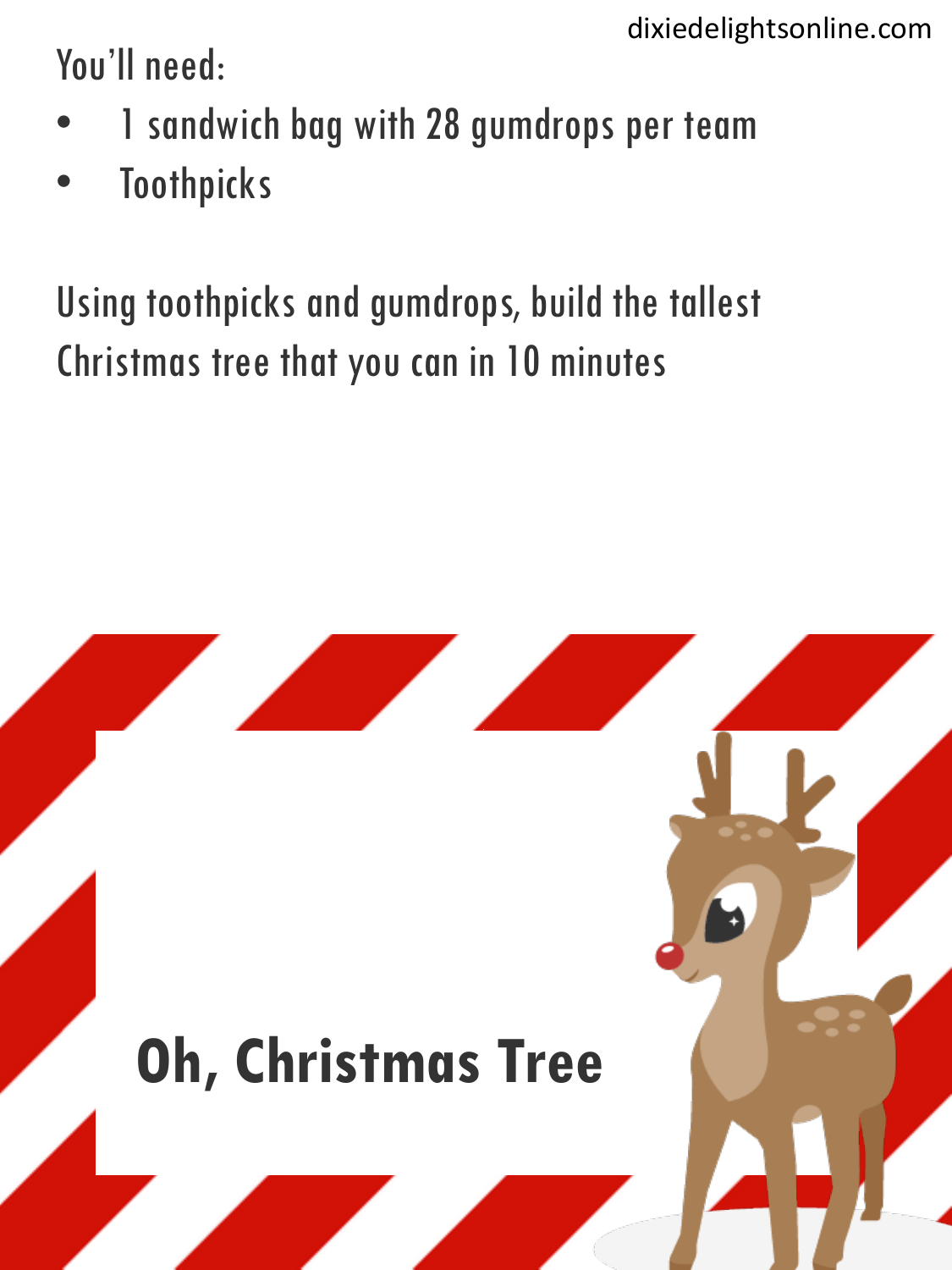You'll need:

2 dozen full sized wrapped candy canes

Not using your hands at all, put a candy cane in your mouth and use it as a hook to pick up and pile up as many candy canes as you can in 1 minute

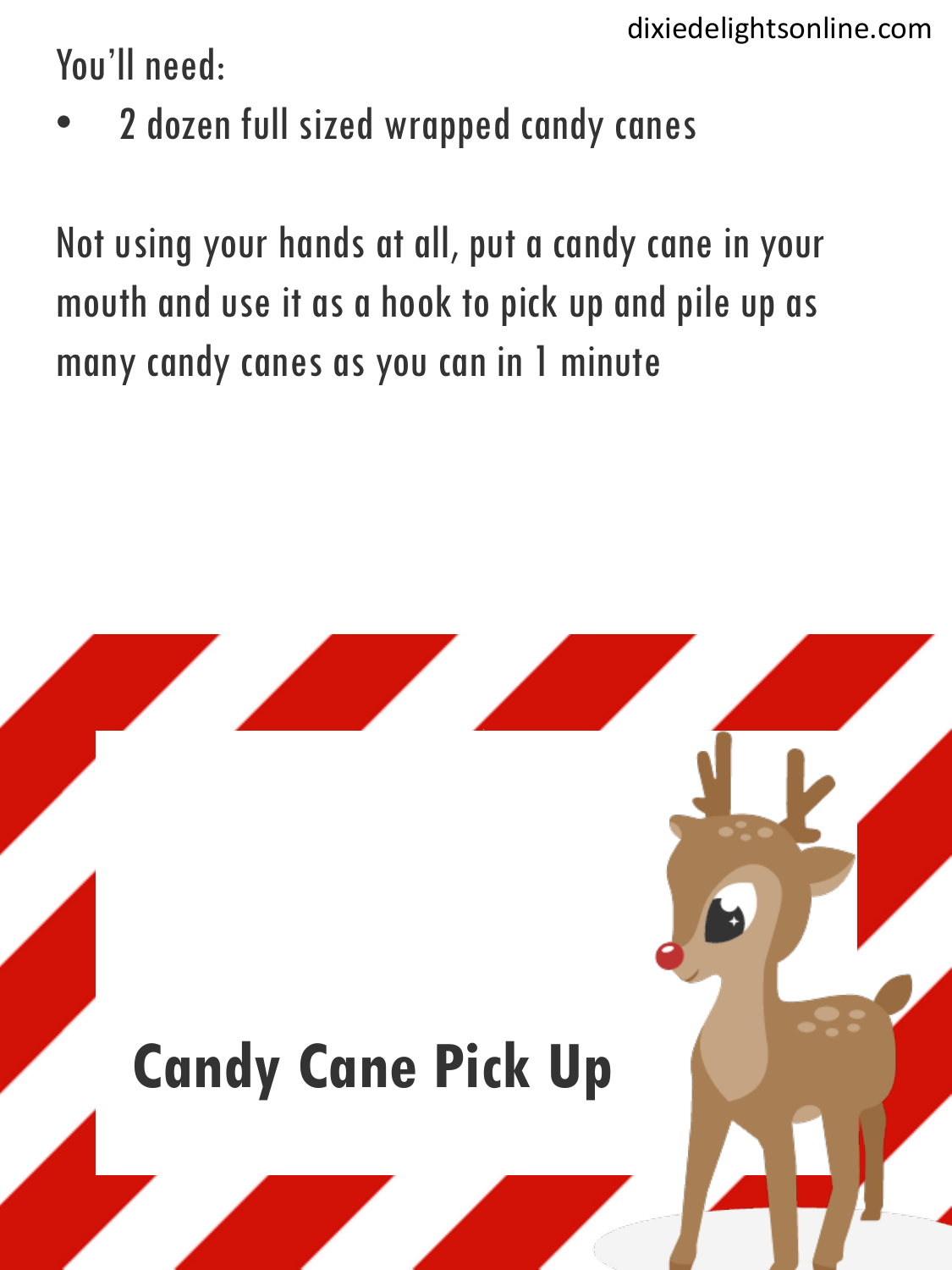You'll need:

- 2 sets of chopsticks
- Bowl of mini marshmallows

Use the chop sticks to pick up and move as many marshmallows as you can from one bowl to another in 1 minute

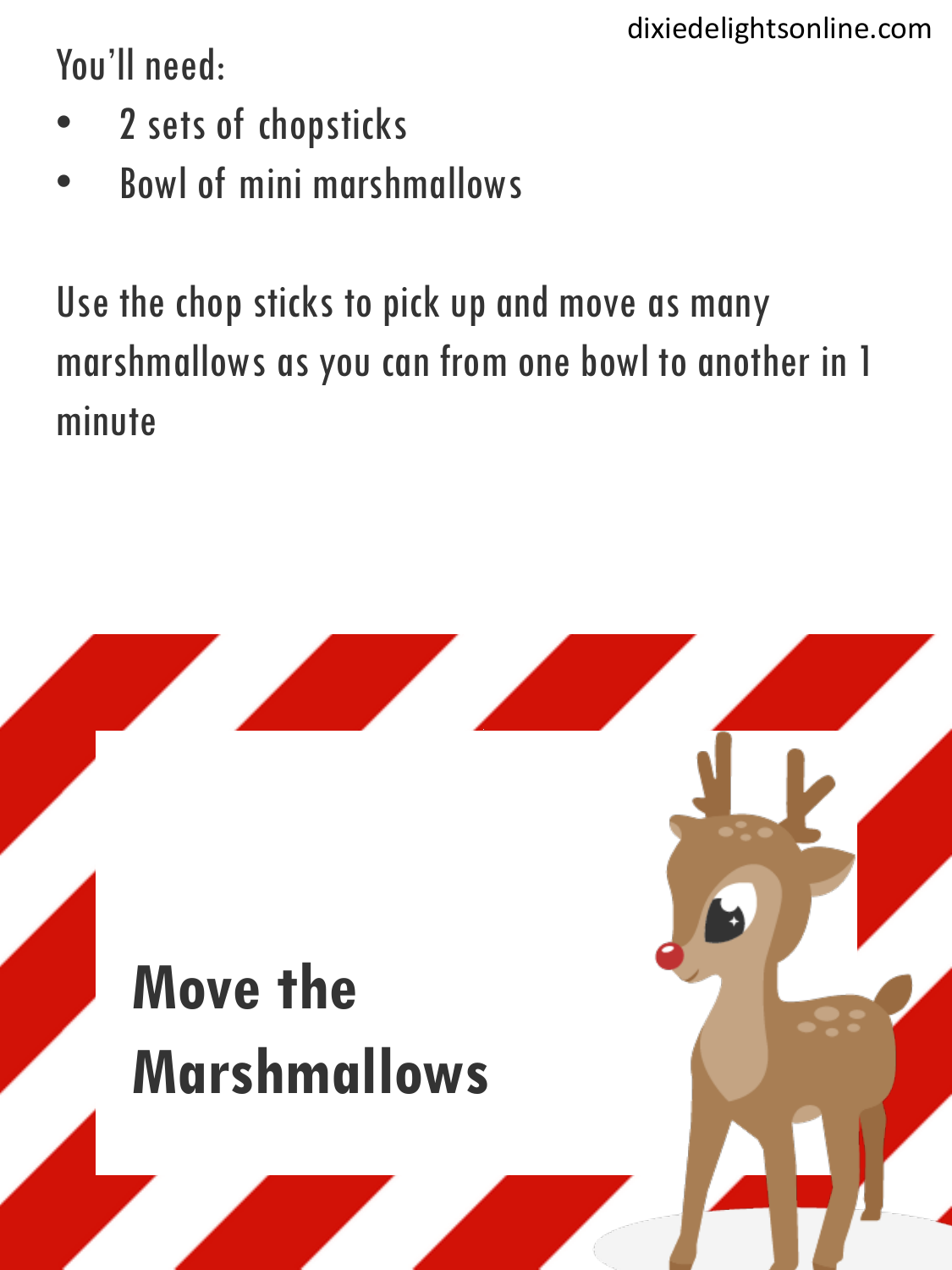You'll need:

• 8 gifts wrapped with a different number of jingle bells in each

Working as a team, shake each box and listen to the sound. In one minute, see if you can stack the boxes in order from most bells to the least.

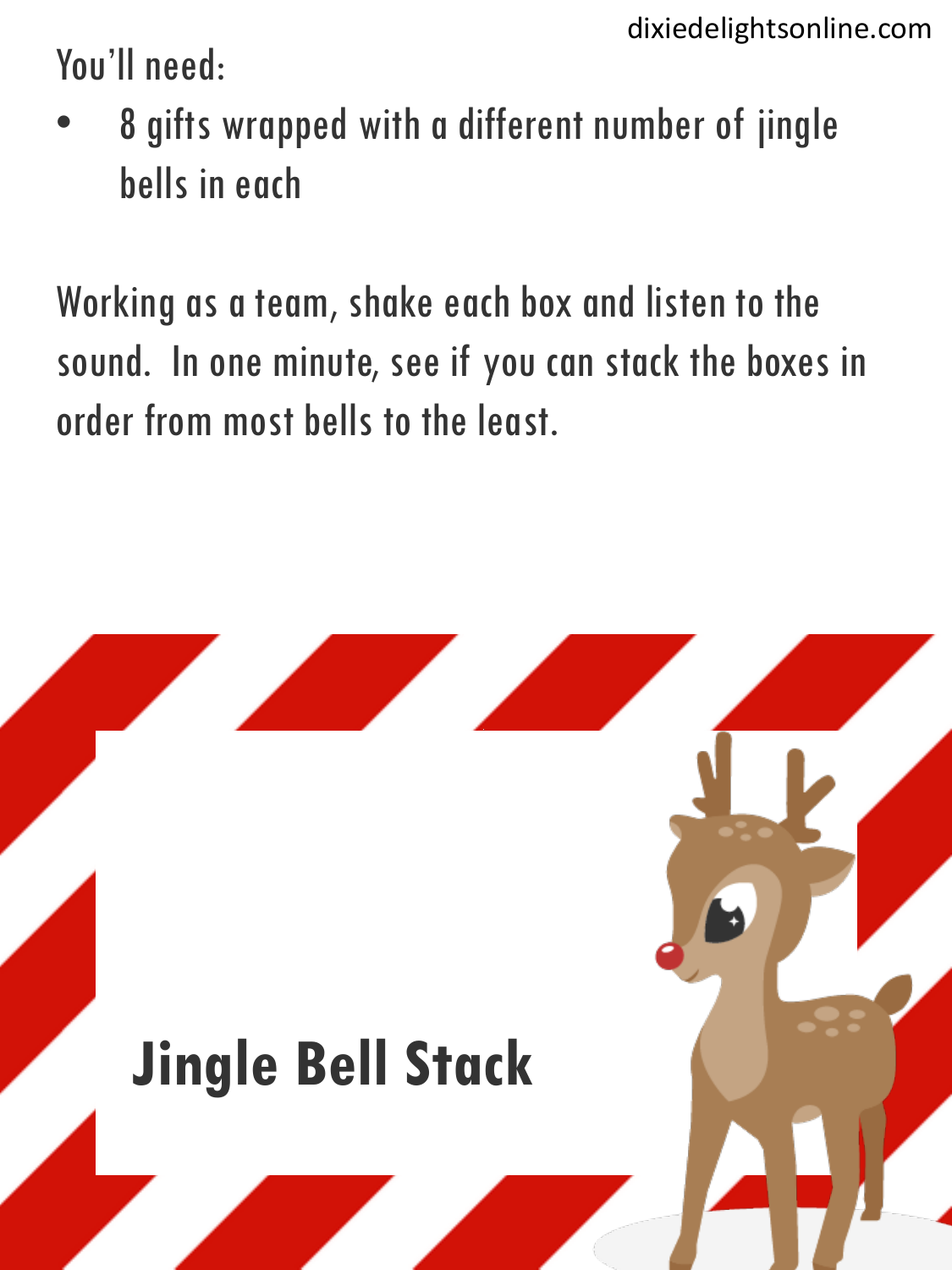| Comet                                                 | Vixen                    |
|-------------------------------------------------------|--------------------------|
| $ \alpha$ $\alpha$ $+$ $\alpha$ $\alpha$ $ \alpha$    |                          |
| Cupid                                                 | Prancer                  |
| $\overline{\phantom{a}}$                              | $\overline{\phantom{a}}$ |
|                                                       |                          |
| $Domner$<br>$ \alpha$ $\alpha$ $+$ $\alpha$ $ \alpha$ |                          |
|                                                       |                          |

**Blitzen 1. 2. 3. 4. 5. 6. 7. 8.**

**Dasher 1. 2. 3. 4. 5. 6. 7. 8.**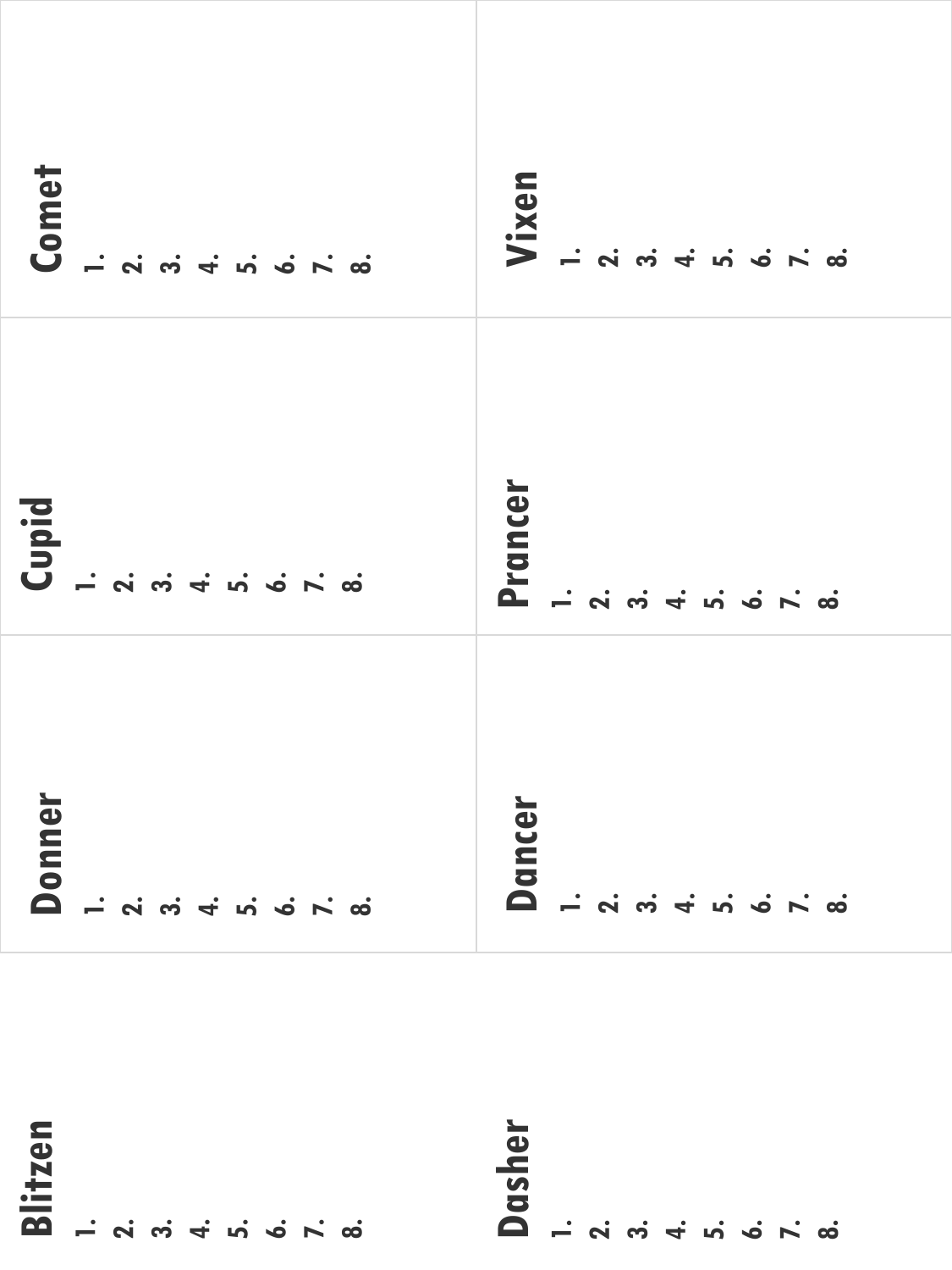| Rudolph |  |
|---------|--|
|         |  |
|         |  |

**1. 2. 3. 4. 5. 6. 7. 8. 1. 2. 3. 4. 5. 6. 7. 8.**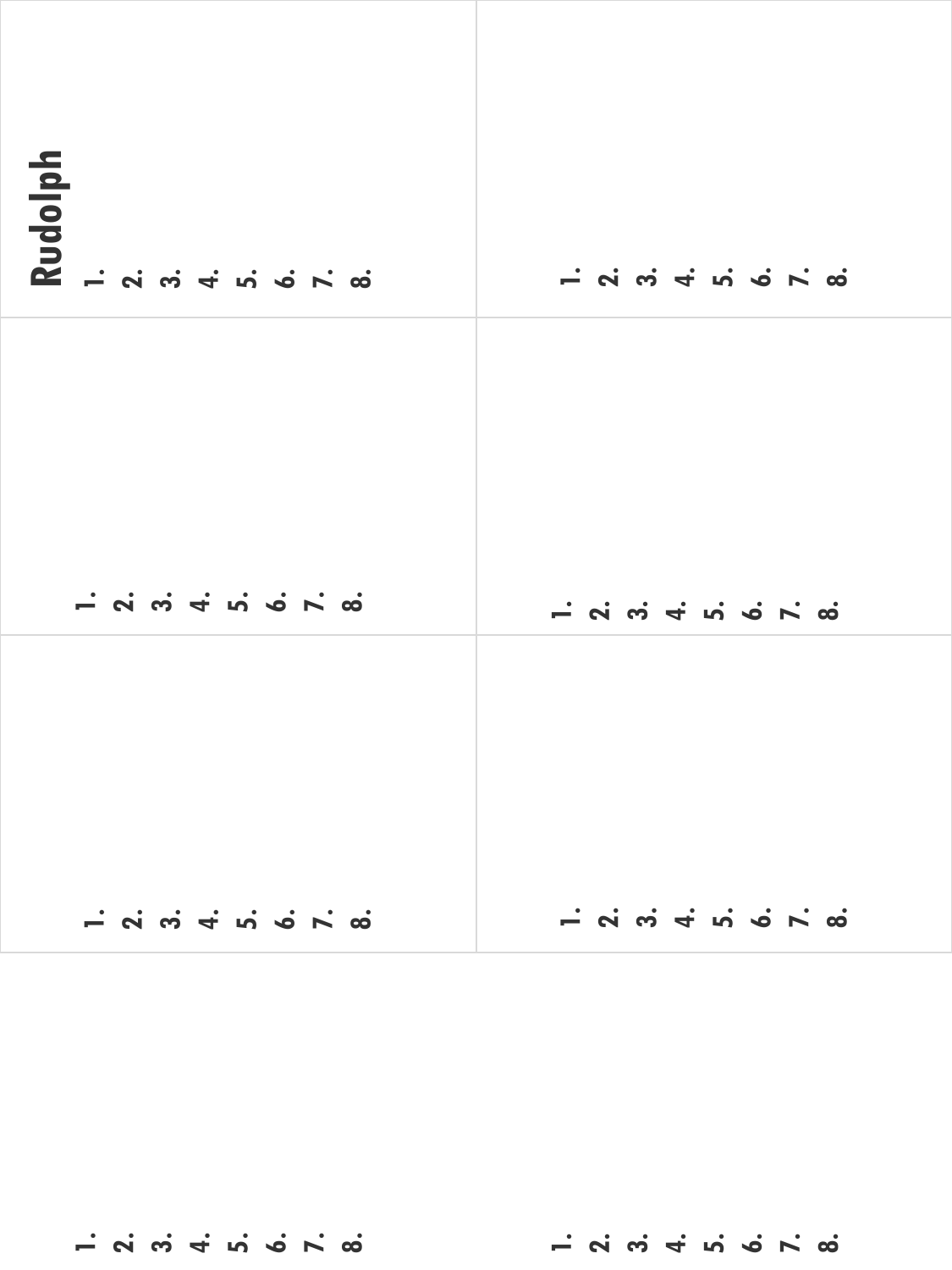You'll need:

- **Markers**
- White paper plates

Each person places their paper plate on their head. Read and follow the instructions:

- 1. Draw a line for the ground/snow
- 2. Draw a large snowball for the base
- 3. Draw a medium snowball on top of the base
- 4. Draw a small snowball for the head
- 5. Add a carrot nose
- 6. Add two eyes and a mouth made of coal
- 7. Draw a scarf to keep him warm
- 8. Add two stick arms
- 9. Finish by drawing a top hat on his head!

# **Snowman Story**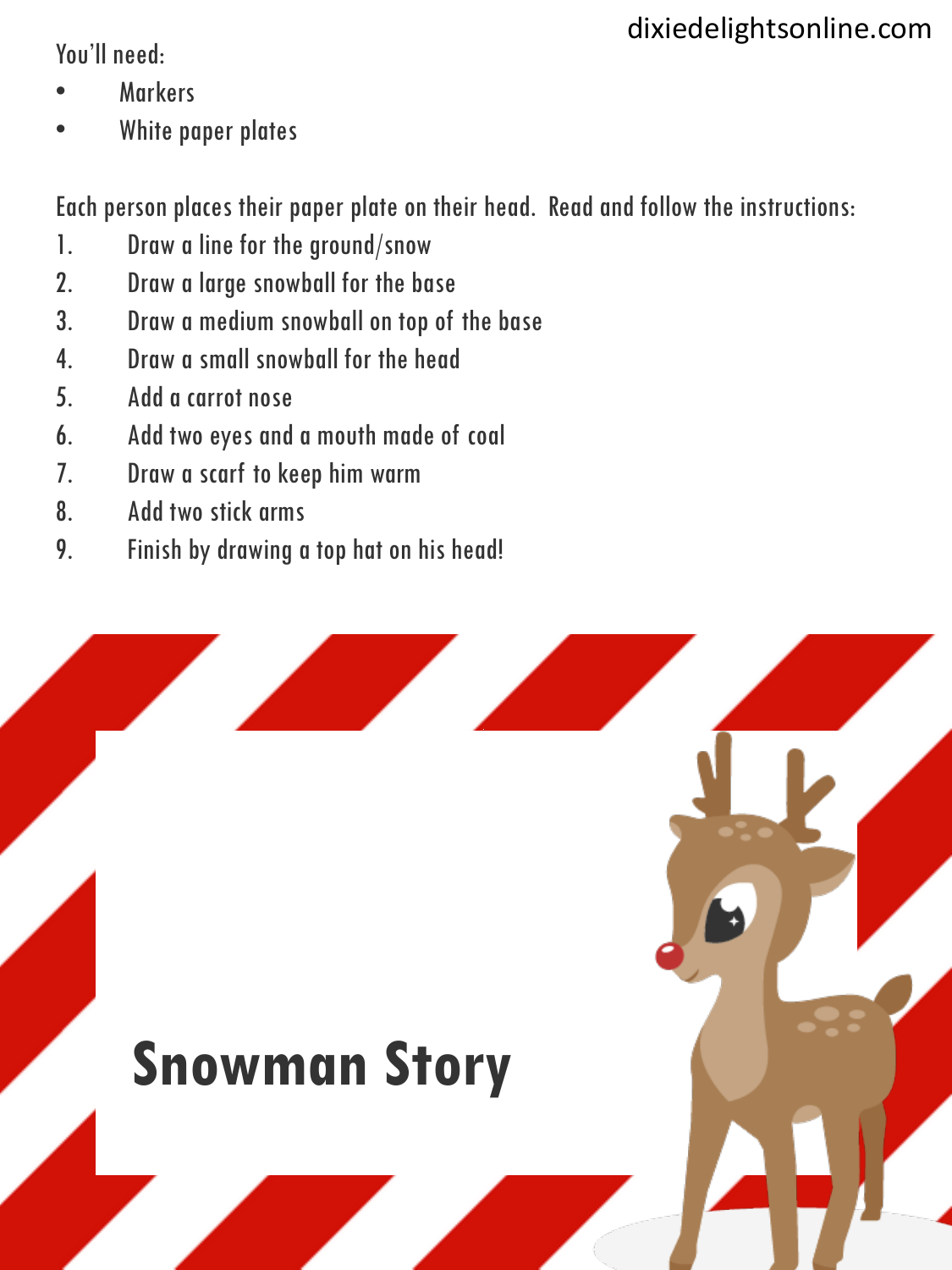You'll need:

- Reindeer cards
- 2 candy canes

Working together using only one candy cane each, line the reindeer up in order for Santa's sleigh

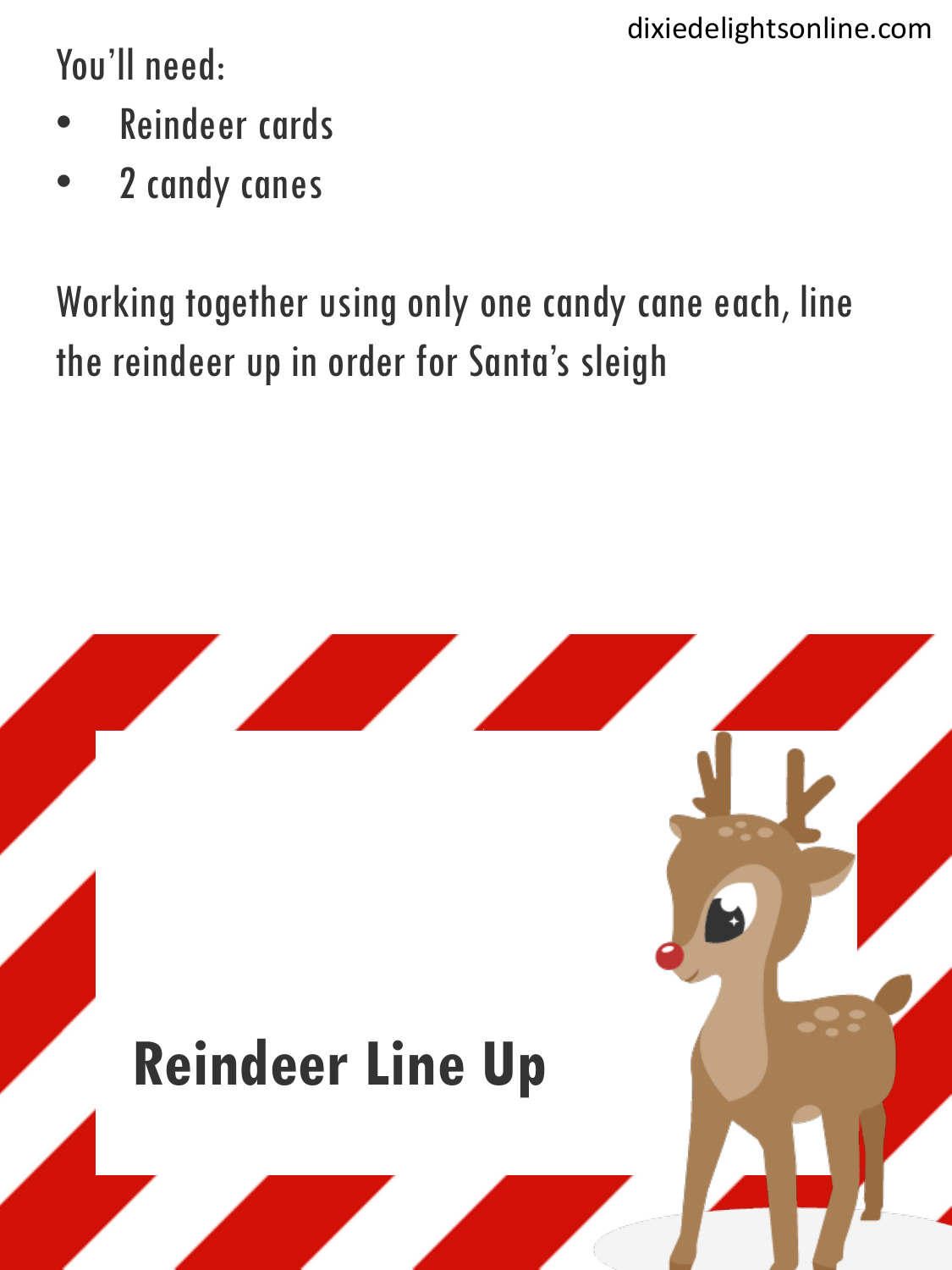



#### **Dasher**

#### **Dancer**





**Prancer Vixen**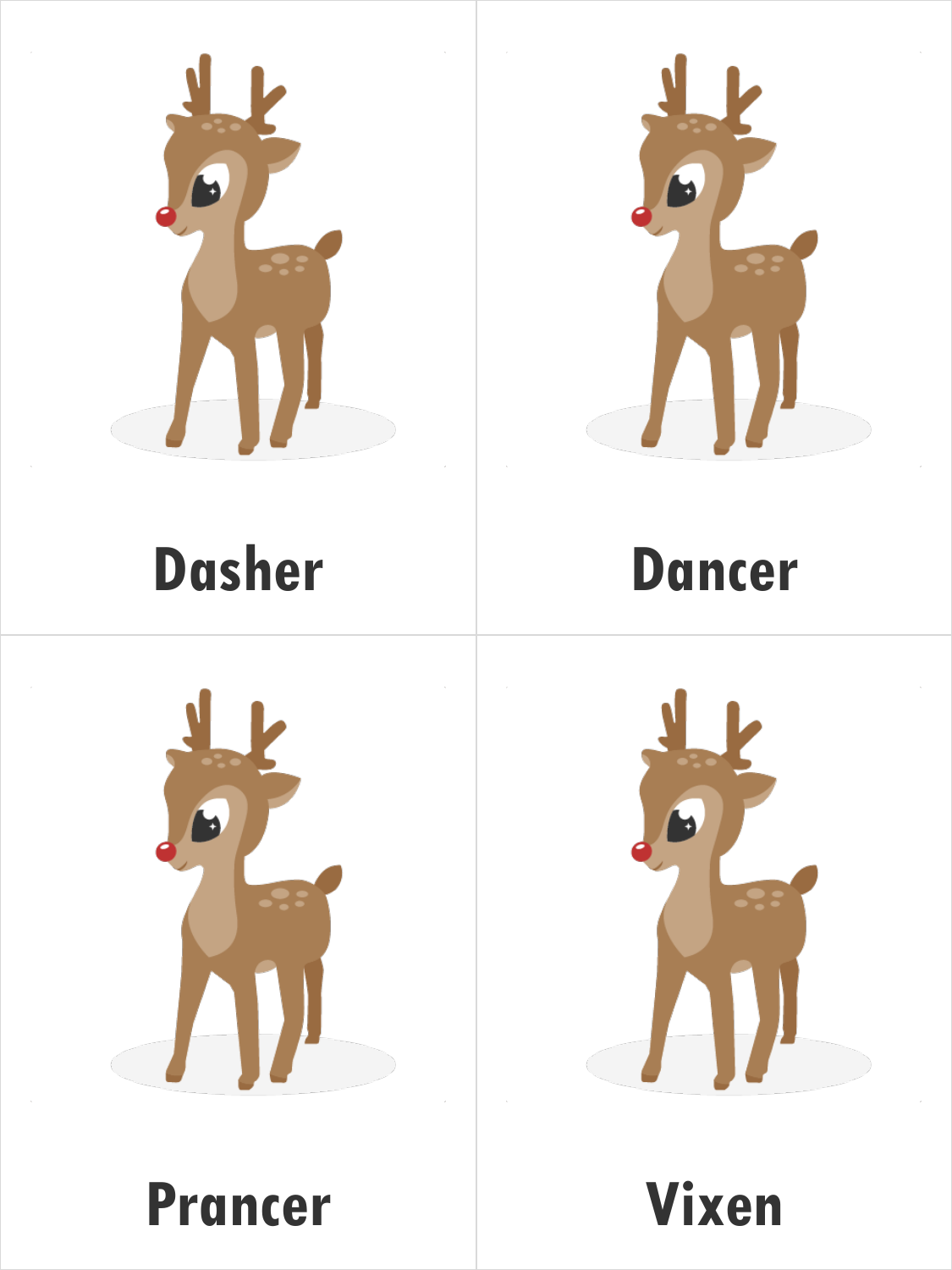



#### **Comet**

**Cupid**





**Donner Blitzen**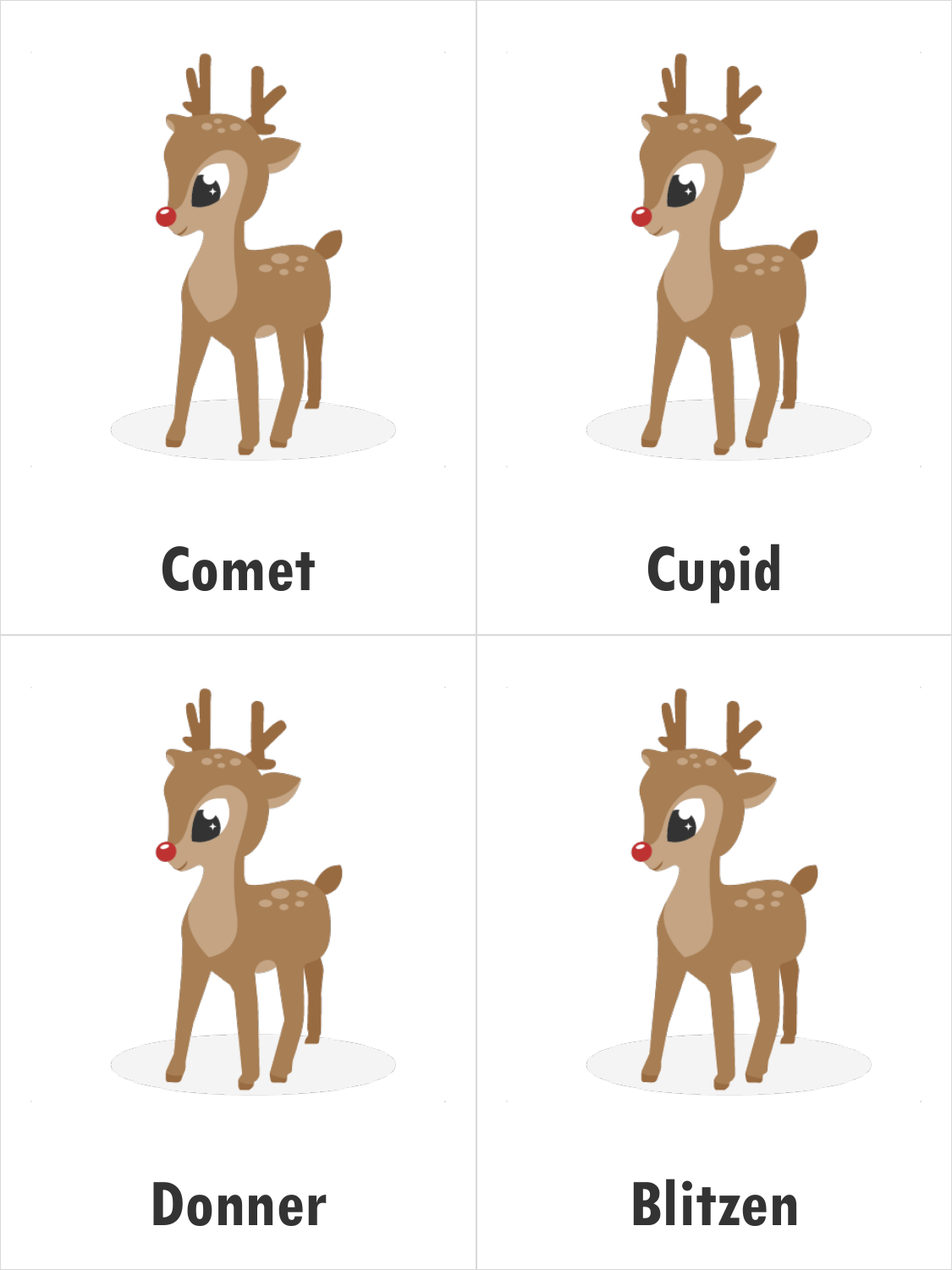

# **Rudolph**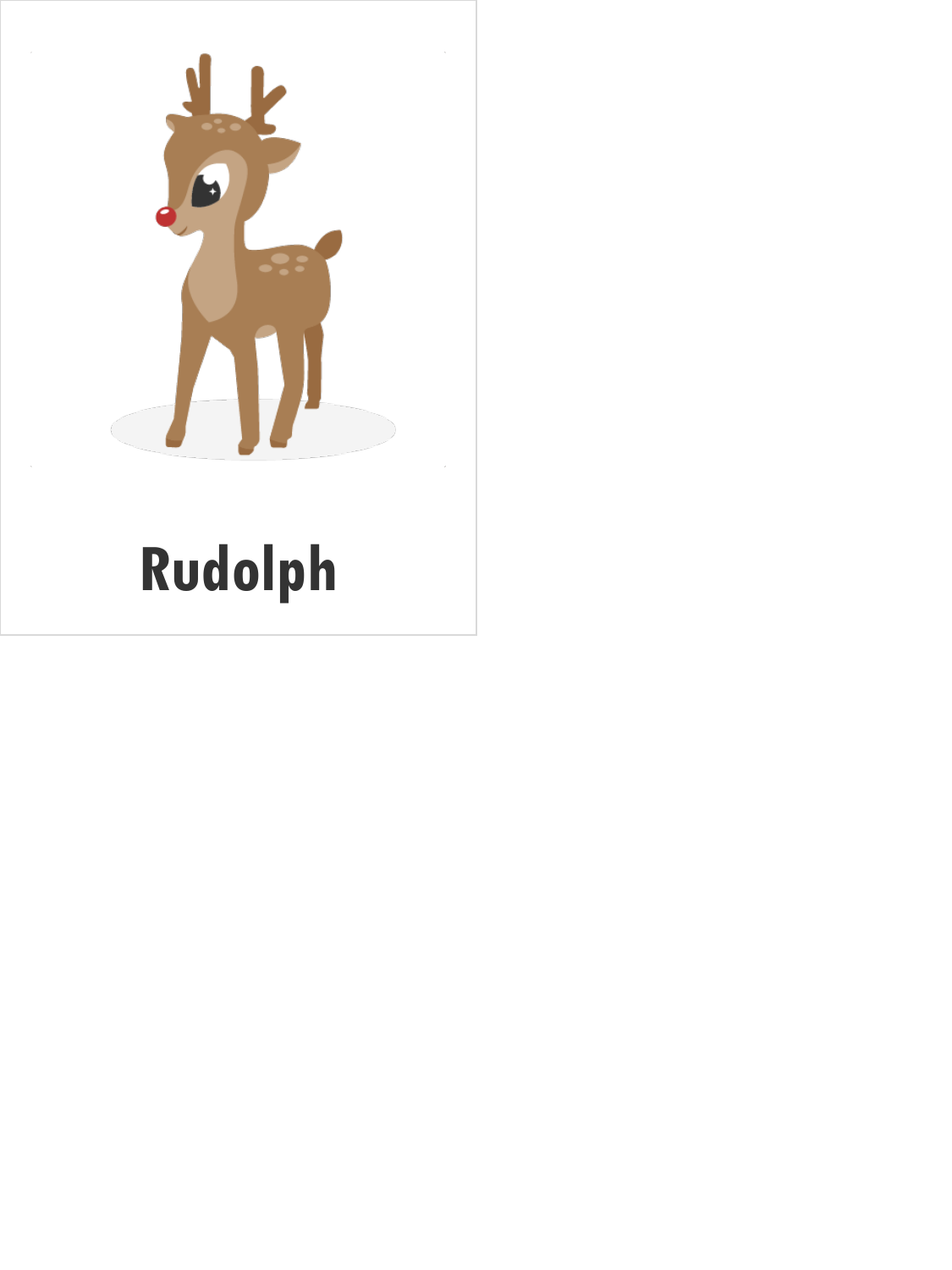To the lyrics of the Grinch song, perform an interpretive song and dance dixiedelightsonline.com

#### **Go Grinchy**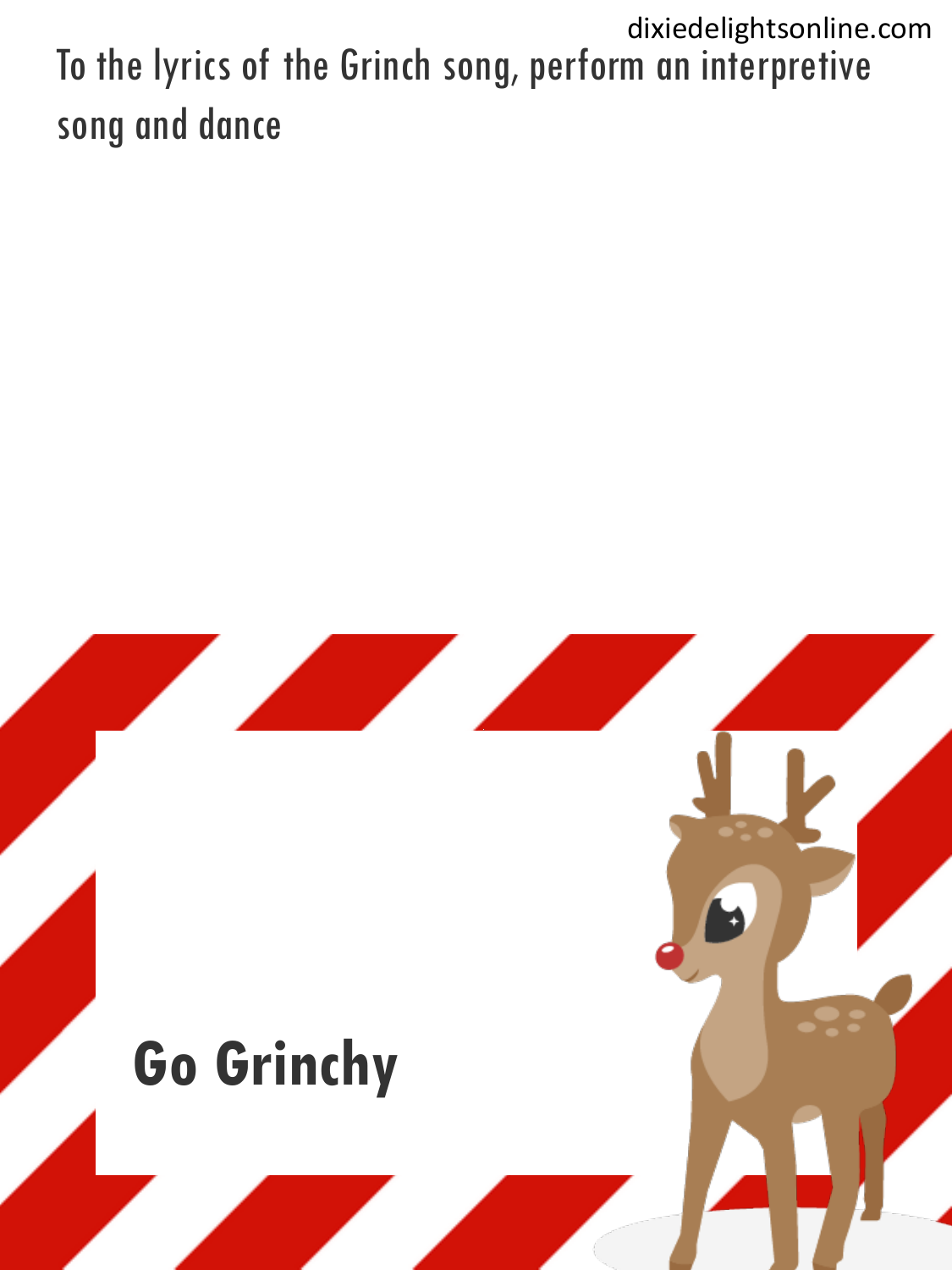You'll need:

- 12 ping pong balls
- 5 cups taped to edge of table each assigned a point value – 5, 10, 15, 20 and 25
- **Straws**

Using just a straw, blow the ping pong balls across the table and try to land them in the cups to earn points

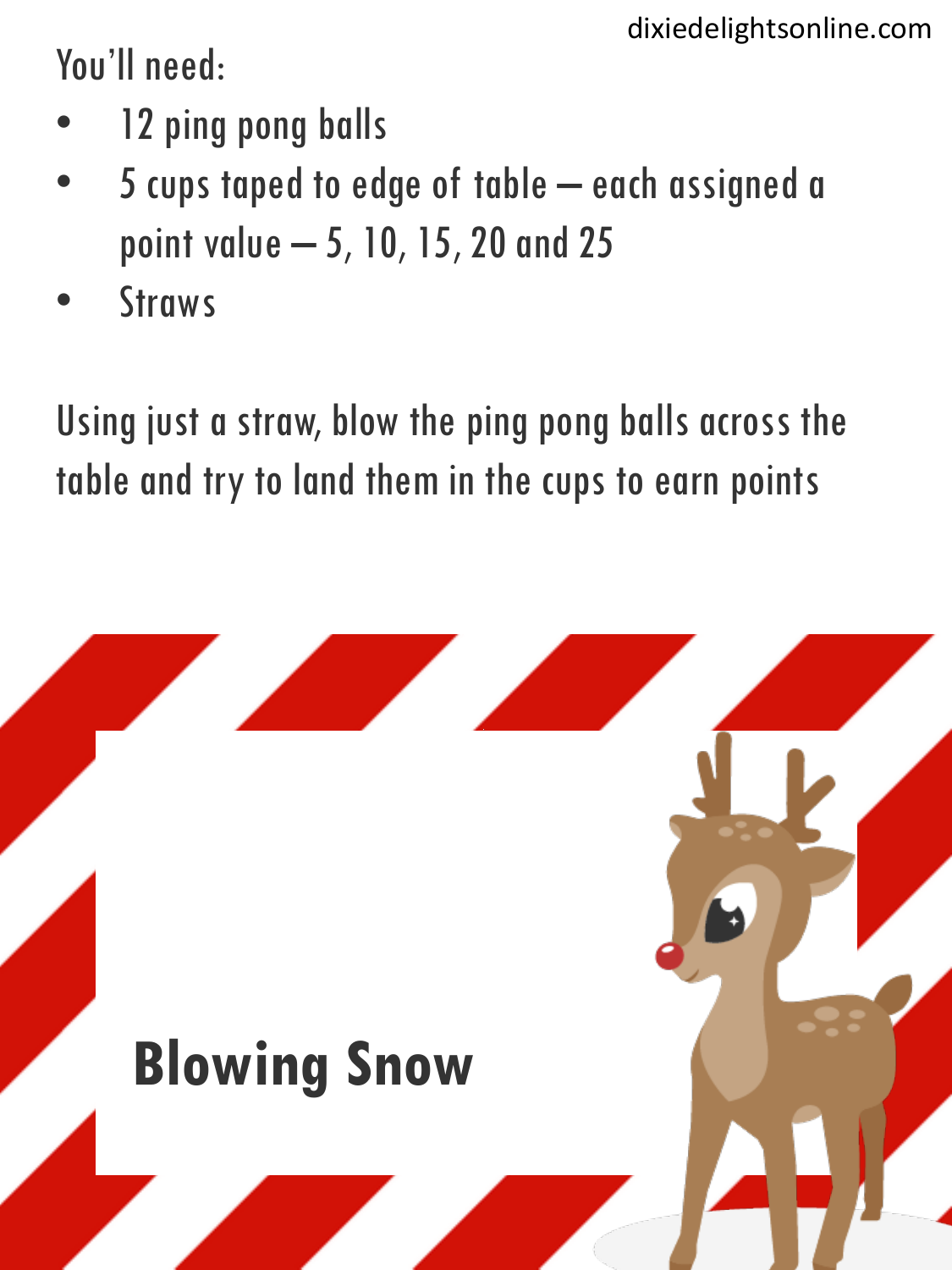You'll need:

- **Twas book**
- A small wrapped gift for each person

Sit in a circle and give everyone a gift; As the story is read, pass your gift to the left every time you hear the word "and". Keep the one you end up with!

# **Twas the Night Before Christmas**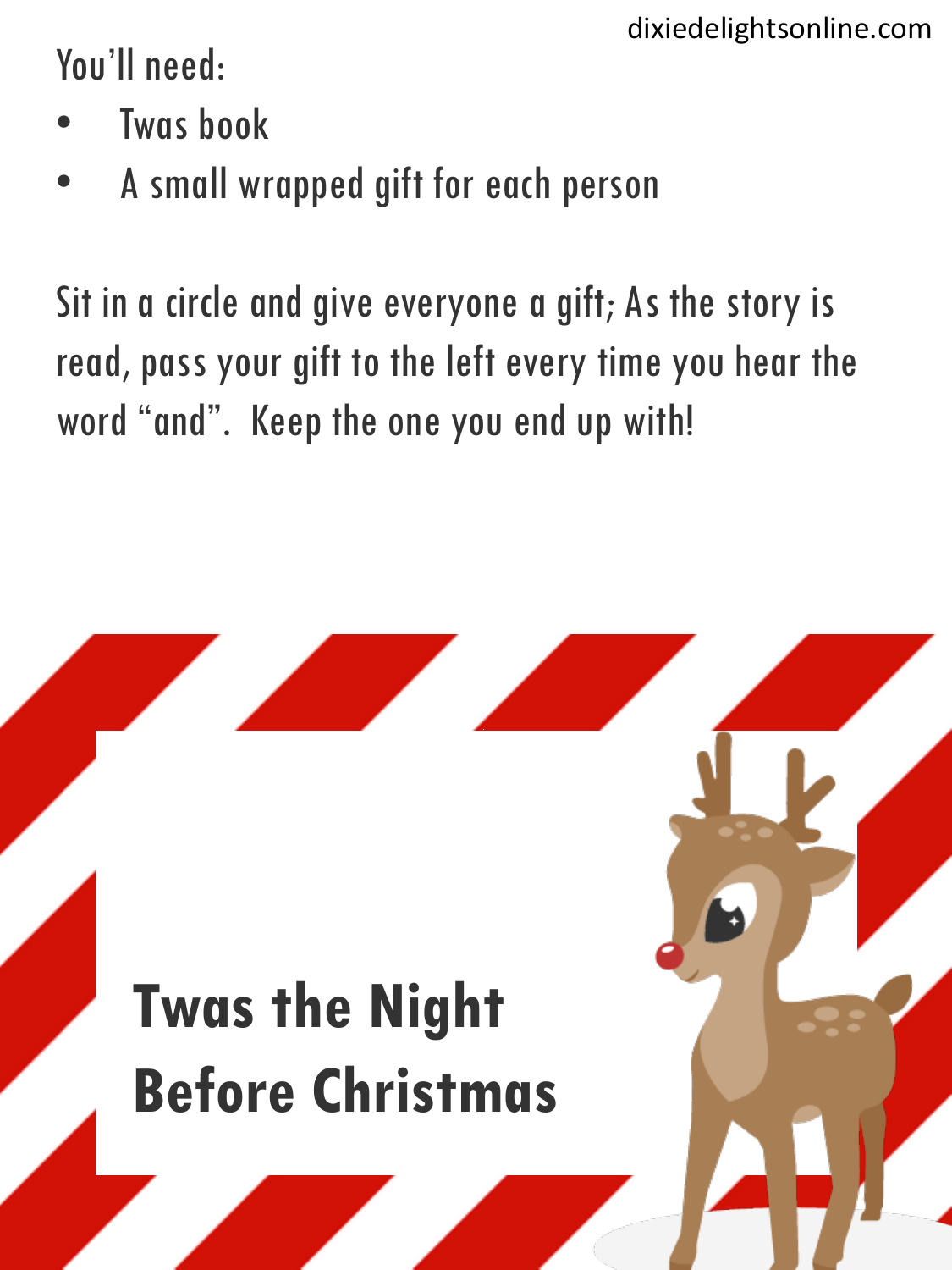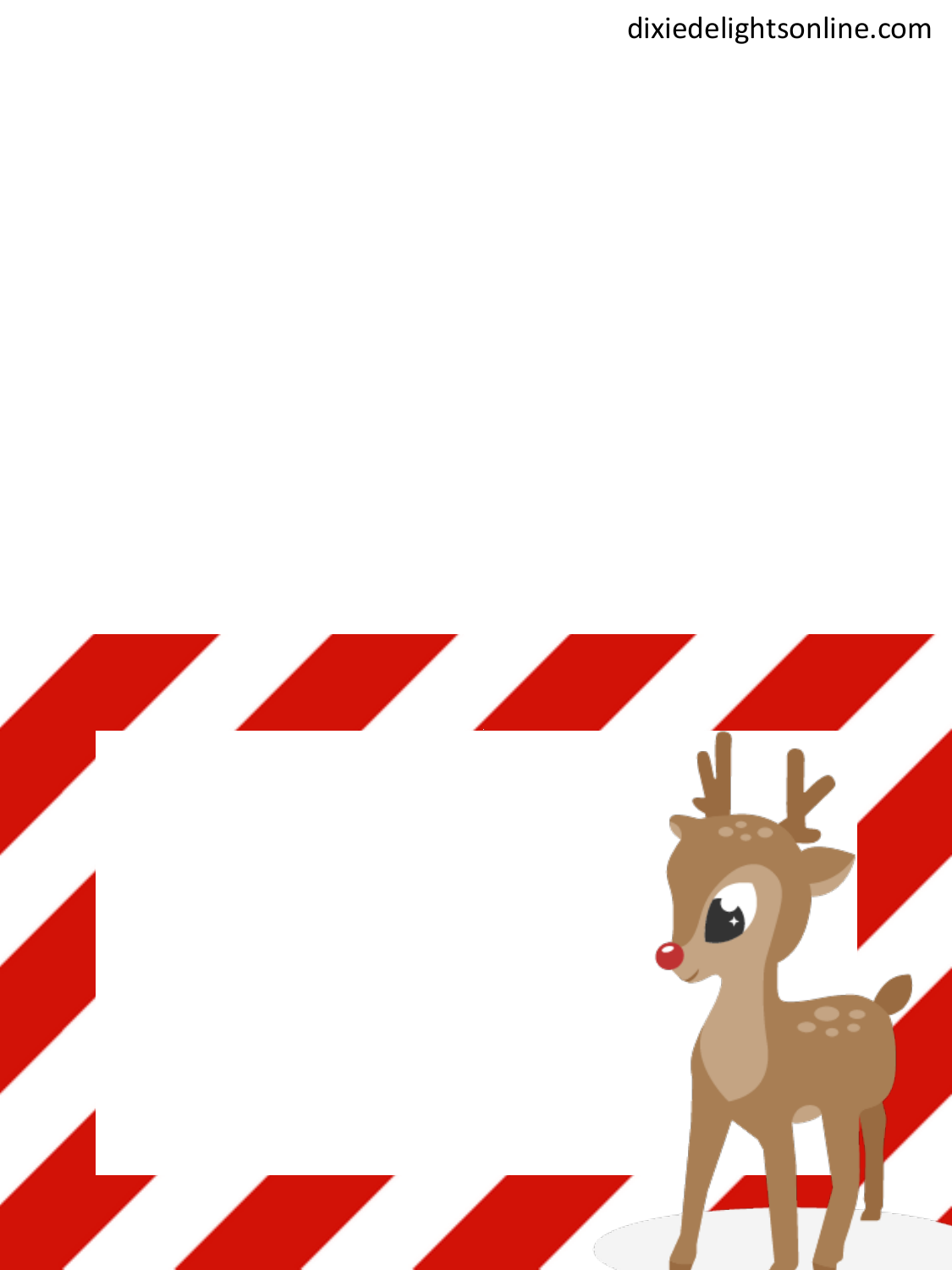# **Reindeer Games Teams**

| Dasher         |  |
|----------------|--|
| <b>Dancer</b>  |  |
| Prancer        |  |
| Vixen          |  |
| Comet          |  |
| Cupid          |  |
| Donner         |  |
| <b>Blitzen</b> |  |
| Rudolph        |  |
|                |  |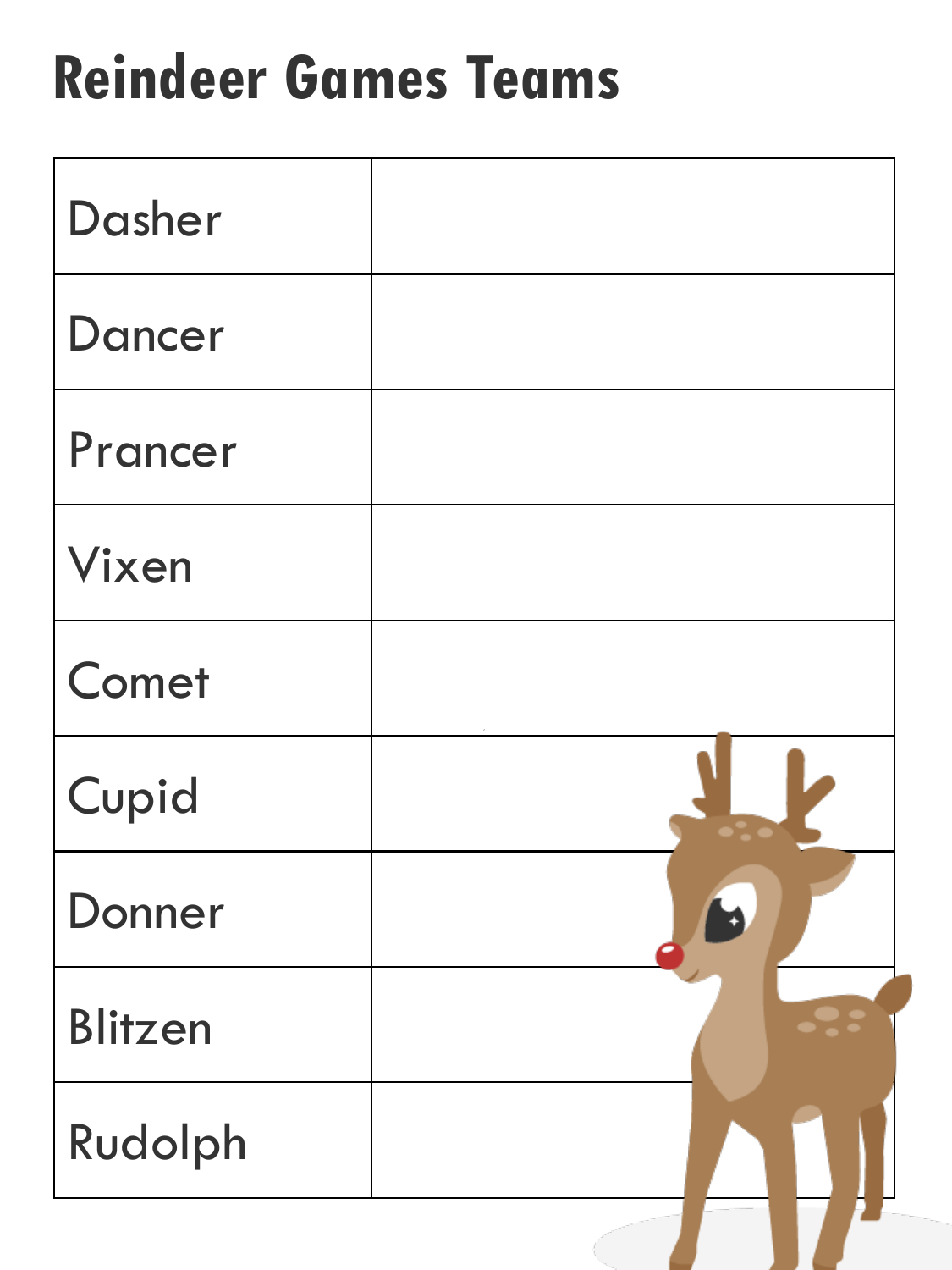#### **Reindeer Games Teams**

| $\bullet$ |
|-----------|
|           |
| H<br>Е.   |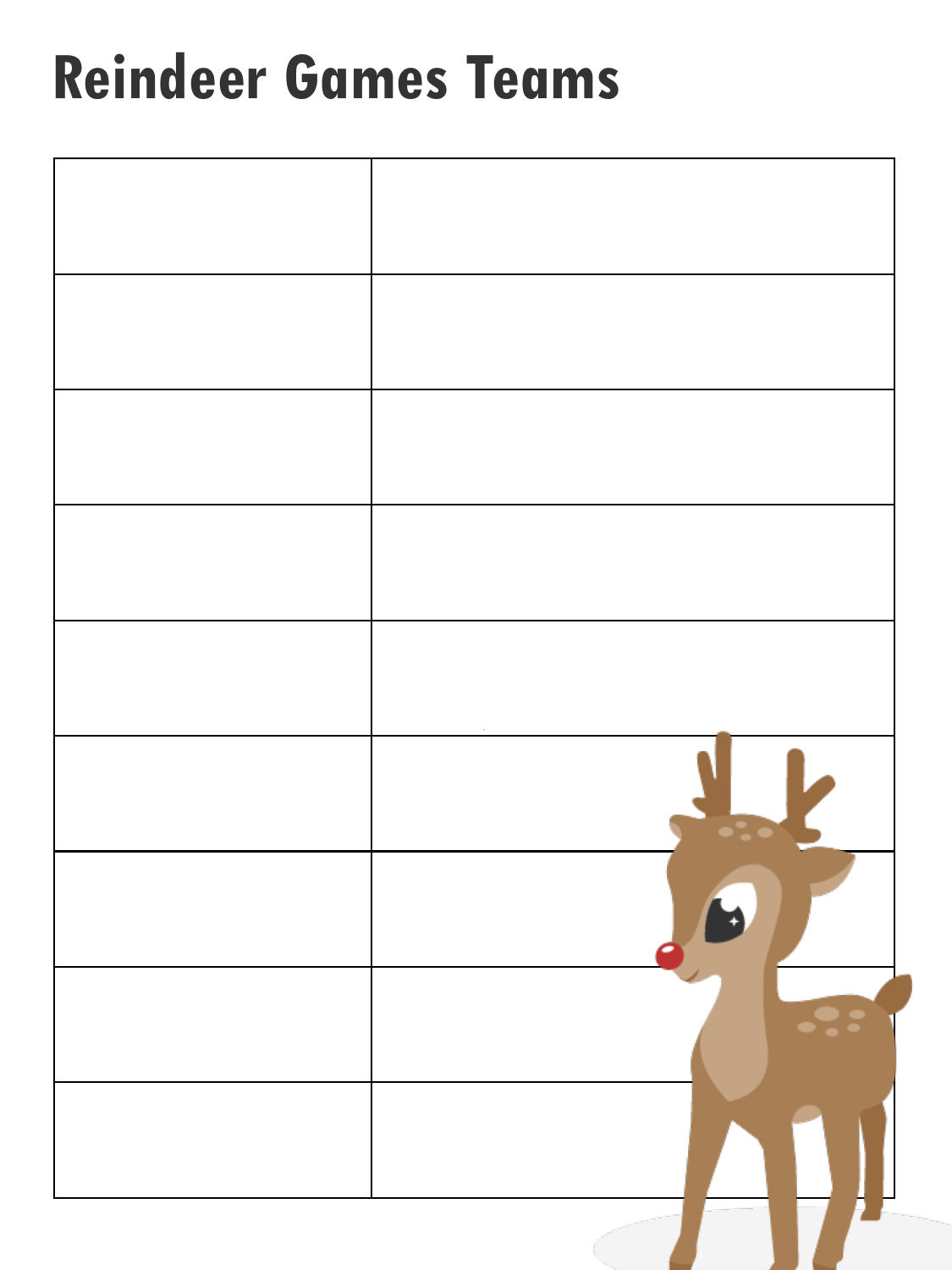

# **Reindeer Games Scores**

| Game                            | Dasher | Dancer | Prancer | Vixen | Comet | Cupid | Donner | Blitzen | Rudolph |
|---------------------------------|--------|--------|---------|-------|-------|-------|--------|---------|---------|
| Oh,<br>Christmas<br><b>Tree</b> |        |        |         |       |       |       |        |         |         |
| Candy Cane<br>Pick Up           |        |        |         |       |       |       |        |         |         |
| Move the<br>Marshmallo<br>WS    |        |        |         |       |       |       |        |         |         |
| Jingle Bell<br><b>Stack</b>     |        |        |         |       |       |       |        |         |         |
| Snowman<br>Story                |        |        |         |       |       |       |        |         |         |
| Reindeer<br>Line Up             |        |        |         |       |       |       |        |         |         |
| Go Grinchy                      |        |        |         |       |       |       |        |         |         |
| Blowing<br>Snow                 |        |        |         |       |       |       |        |         |         |
| Total                           |        |        |         |       |       |       |        |         |         |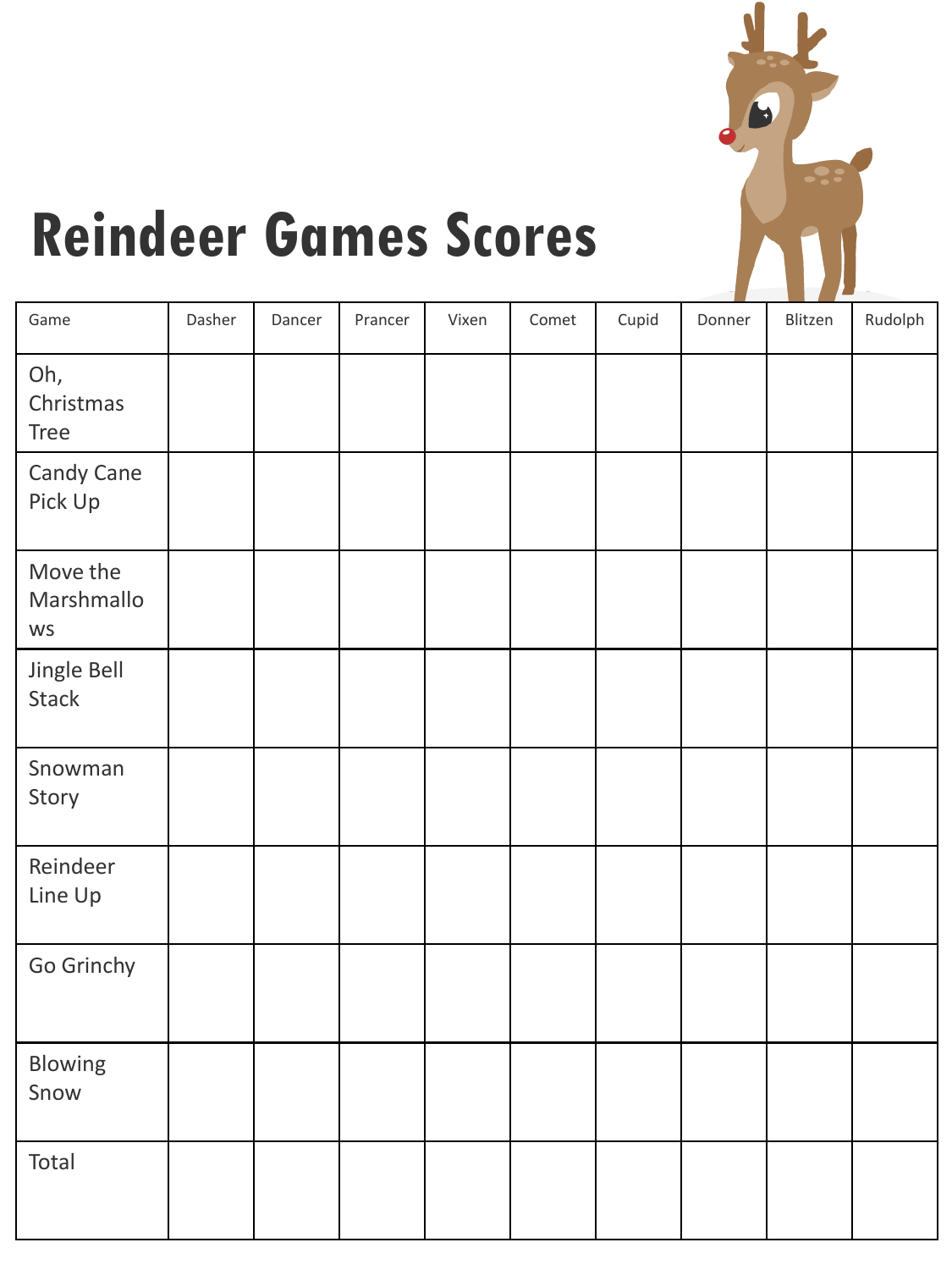

# **Reindeer Games Scores**

| Game                            |  |  |  |  |  |
|---------------------------------|--|--|--|--|--|
| Oh,<br>Christmas<br><b>Tree</b> |  |  |  |  |  |
| Candy Cane<br>Pick Up           |  |  |  |  |  |
| Move the<br>Marshmallo<br>WS    |  |  |  |  |  |
| Jingle Bell<br>Stack            |  |  |  |  |  |
| Snowman<br>Story                |  |  |  |  |  |
| Reindeer<br>Line Up             |  |  |  |  |  |
| Go Grinchy                      |  |  |  |  |  |
| Blowing<br>Snow                 |  |  |  |  |  |
| Total                           |  |  |  |  |  |